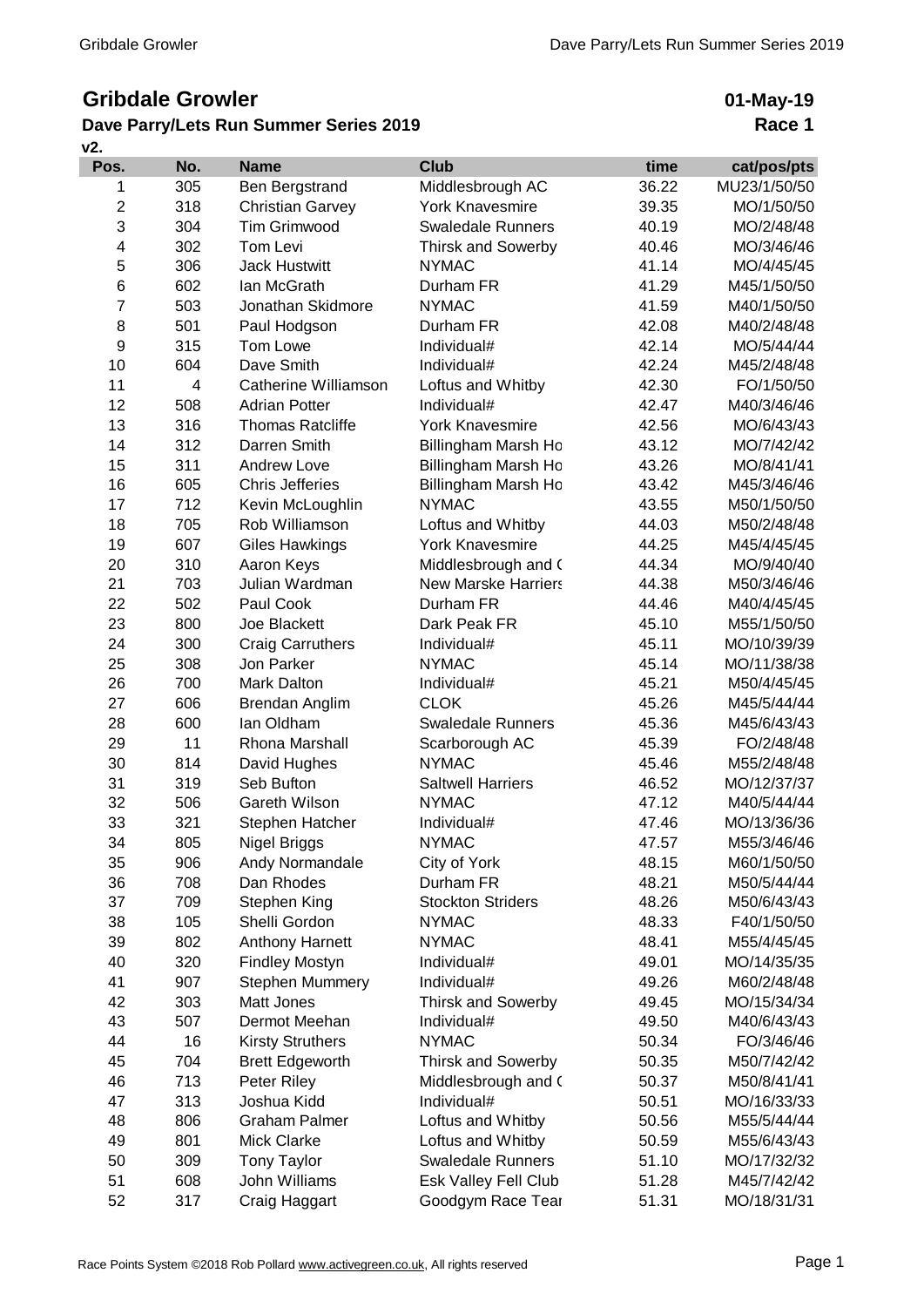| 53  | 13   | <b>Cassie Read</b>       | <b>York Knavesmire</b>     | 51.32 | FO/4/45/45   |
|-----|------|--------------------------|----------------------------|-------|--------------|
| 54  | 307  | Stephen Lewin            | Individual#                | 51.33 | MO/19/30/30  |
| 55  | 808  | David Allison            | <b>NYMAC</b>               |       | M55/7/42/42  |
| 56  | 603  | lan Morris               | <b>Darlington Harriers</b> |       | M45/8/41/41  |
| 57  | 951  | <b>Geoff Towers</b>      | Individual#                | 52.08 | M65/1/50/50  |
| 58  | 702  | Graeme Addison           | <b>CLOK</b>                | 52.18 | M50/9/40/40  |
| 59  | 804  | lan Latimer              | <b>NYMAC</b>               | 52.29 | M55/8/41/41  |
| 60  | 7    | <b>Caitlin Morter</b>    | Individual#                | 52.42 | FO/5/44/44   |
| 61  | 1    | <b>Esther Harrison</b>   | Thirsk and Sowerby         | 52.50 | FO/6/43/43   |
| 62  | 711  | <b>Mark Evans</b>        | Middlesbrough and (        | 53.06 | M50/10/39/39 |
| 63  | 509  | Chris Jameson            | Individual#                | 53.10 | M40/7/42/42  |
| 64  | 950  | <b>Bob Mitchell</b>      | Individual#                | 53.21 | M65/2/48/48  |
| 65  | 314  | <b>Stuart Littlefair</b> | Individual#                | 53.38 | MO/20/29/29  |
| 66  | 254  | <b>Lorraine Hiles</b>    | <b>Thirsk and Sowerby</b>  | 53.44 | F55/1/50/50  |
| 67  | 151  | Diane Jobson             | <b>NYMAC</b>               | 53.46 | F45/1/50/50  |
| 68  | 610  | Paul Levett              | <b>NYMAC</b>               | 53.55 | M45/9/40/40  |
| 69  | 901  | Andrew Johnson           | <b>York Knavesmire</b>     | 53.56 | M60/3/46/46  |
| 70  | 14   | Egg Cameron              | Goodgym Race Tear          | 54.04 | FO/7/42/42   |
| 71  | 601  | Alan Simpson             | Thirsk and Sowerby         | 54.18 | M45/10/39/39 |
| 72  | 12   | <b>Helen Simmons</b>     | <b>NYMAC</b>               | 54.29 | FO/8/41/41   |
| 73  | 811  | <b>Marc Davies</b>       | <b>Thirsk and Sowerby</b>  | 54.52 | M55/9/40/40  |
| 74  | 301  | <b>Andrew Foster</b>     |                            | 54.58 | MO/21/28/28  |
| 75  | 104  | Nicola Wells             | Durham City<br>Quakers     | 55.00 | F40/2/48/48  |
| 76  | 277  | Val Clarke               |                            |       |              |
|     | 505  |                          | <b>Darlington Harriers</b> | 55.44 | F60/1/50/50  |
| 77  |      | Paul Stephenson          | Individual#                | 56.26 | M40/8/41/41  |
| 78  | 504  | Mark Brown               | <b>NYMAC</b>               | 56.35 | M40/9/40/40  |
| 79  | 902  | <b>Mark Edwards</b>      | <b>NYMAC</b>               | 56.37 | M60/4/45/45  |
| 80  | 100  | Caroline Graham          | <b>Swaledale Runners</b>   | 57.03 | F40/3/46/46  |
| 81  | 255  | <b>Hilary Coventry</b>   | <b>Thirsk and Sowerby</b>  | 57.40 | F55/2/48/48  |
| 82  | 102  | <b>Tracey Day</b>        | Individual#                | 57.42 | F40/4/45/45  |
| 83  | 810  | <b>Stephen Tawse</b>     | <b>Swift Tees</b>          | 58.02 | M55/10/39/39 |
| 84  | 707  | Paul Haydon              | <b>FRA</b>                 | 58.14 | M50/11/38/38 |
| 85  | 8    | Jen Vanderhoven          | Esk Valley Fell Club       | 58.24 | FO/9/40/40   |
| 86  | 706  | Michael Scratchard       | Individual#                | 58.31 | M50/12/37/37 |
| 87  | 714  | <b>Eddie Fearnside</b>   | Individual#                | 58.51 | M50/13/36/36 |
| 88  | 322  | Josh Alexander           | Individual#                | 59.02 | MO/22/27/27  |
| 89  | 5    | Georgina McDonald        | <b>NYMAC</b>               | 59.14 | FO/10/39/39  |
| 90  | 903  | Jim Robson               | <b>NYMAC</b>               | 59.17 | M60/5/44/44  |
| 91  | 10   | Sarah Guy                | <b>Darlington Harriers</b> | 59.21 | FO/11/38/38  |
| 92  | 500  | Wayne Martin             | Individual#                | 59.34 | M40/10/39/39 |
| 93  | 710  | Kevin Murray             | <b>Swift Tees</b>          | 60.06 | M50/14/35/35 |
| 94  | 200  | Helen Ashworth           | <b>Thirsk and Sowerby</b>  | 60.21 | F50/1/50/50  |
| 95  | 253  | Sharon Gayter            | <b>NYMAC</b>               | 60.52 | F55/3/46/46  |
| 96  | 3    | Fran Jeffrey             | <b>Thirsk and Sowerby</b>  | 61.29 | FO/12/37/37  |
| 97  | 150  | <b>Trudy Morrice</b>     | <b>Thirsk and Sowerby</b>  | 61.59 | F45/2/48/48  |
| 98  | 250  | Julie McNicholas         | <b>NYMAC</b>               | 62.24 | F55/4/45/45  |
| 99  | 256  | Barbara Beveridge        | Esk Valley Fell Club       | 62.42 | F55/5/44/44  |
| 100 | 276  | Jan Young                | <b>Elvet Striders</b>      | 62.42 | F65/1/50/50  |
| 101 | 809  | William Gayter           | <b>NYMAC</b>               | 62.46 | M55/11/38/38 |
| 102 | 103  | Philippa Dolphin         | Individual#                | 62.59 | F40/5/44/44  |
| 103 | 106  | <b>Charlotte Howard</b>  | Individual#                | 63.12 | F40/6/43/43  |
| 104 | 904  | <b>Martin White</b>      | <b>New Marske Harriers</b> | 63.18 | M60/6/43/43  |
| 105 | 1000 | Ronnie Sherwood          | <b>New Marske Harriers</b> | 63.37 | M80/1/50/50  |
| 106 | 252  | Clare Winspear           | Individual#                | 64.05 | F55/6/43/43  |
| 107 | 101  | Anne Marie Wilson        | <b>NYMAC</b>               | 64.10 | F40/7/42/42  |
| 108 | 275  | Anne Robson              | <b>NYMAC</b>               | 64.17 | F60/2/48/48  |
| 109 | 15   | Joanne Laycock           | Goodgym Race Tear          | 64.30 | FO/13/36/36  |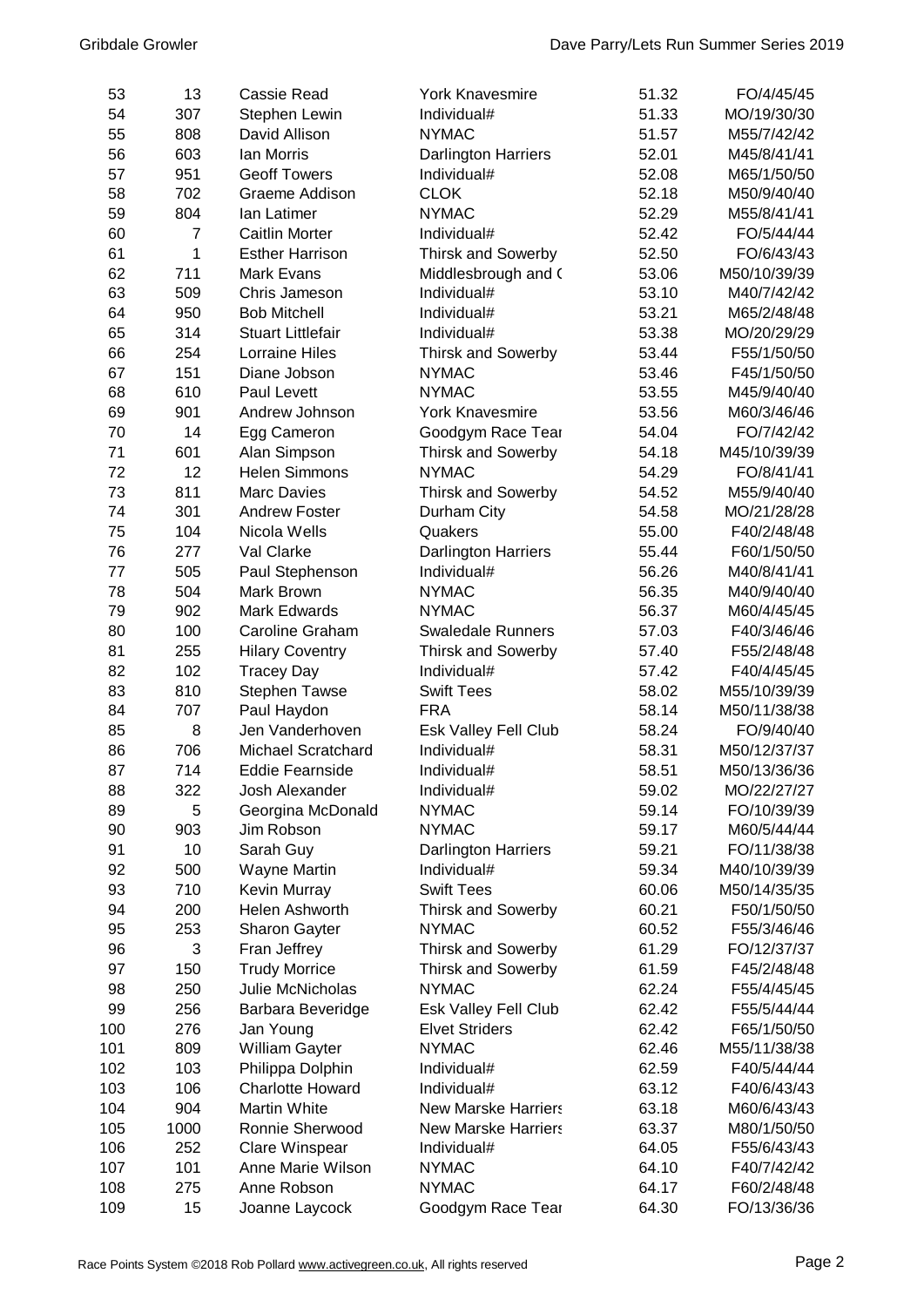| 110   | 701            | Philip Coleman     | <b>NYMAC</b>             | 67.06 | M50/15/34/34  |
|-------|----------------|--------------------|--------------------------|-------|---------------|
| 111   | 9              | Amy Stenson        | Individual#              | 67.17 | FO/14/35/35   |
| 112   | 812            | lan Robinson       | Esk Valley Fell Club     | 67.22 | M55/12/37/37* |
| 113   | 807            | <b>Paul Cutler</b> | Individual#              | 69.47 | M55/13/36/36  |
| 114   | 6              | Julia Ansbro       | <b>Stockton Striders</b> | 70.48 | FO/15/34/34   |
| 115   | $\overline{2}$ | Kate Bennett       | Individual#              | 72.15 | FO/16/33/33   |
| 116   | 905            | Geoff Hine         | Esk Valley Fell Club     | 73.06 | M60/7/42/42   |
| 117   | 609            | Ian Moz Morris     | <b>Stockton Striders</b> | 75.31 | M45/11/38/38  |
| 118   | 107            | Doreen Morris      | <b>Stockton Striders</b> | 75.34 | F40/8/41/41   |
| 119   | 813            | Raymond Dang       | Esk Valley Fell Club     | 75.40 | M55/14/35/35  |
| 120   | 900            | Graham Robinson    | Pickering RC             | 79.10 | M60/8/41/41*  |
| 121   | 251            | Brenda May         | Scarborough AC           | 88.33 | F55/7/42/42   |
| 122   | 803            | Mark May           | Scarborough AC           | 88.34 | M55/15/34/34  |
| 123   | 611            | Alasdair McWilliam | <b>Slinn Allstars</b>    | 88.44 | M45/12/37/37  |
| (End) |                |                    |                          |       |               |

| Teams:  |    | Club                     | <b>Points</b> | <b>Positions</b> | <b>Team pts</b> |
|---------|----|--------------------------|---------------|------------------|-----------------|
| male:   | 1  | NYMAC 'A'                | 52            | 5,7,16,24        | 15              |
|         | 2  | Durham FR 'A'            | 69            | 6,8,21,34        | 14              |
|         | 3  | York Knavesmire 'A'      | 92            | 2,12,18,60       | 13              |
|         | 4  | NYMAC 'B'                | 126           | 28, 30, 32, 36   | 12              |
|         | 5  | Thirsk and Sowerby 'A'   | 145           | 4,39,41,61       | 11              |
|         | 6  | NYMAC 'C'                | 228           | 50,54,59,65      | 10              |
|         |    | Esk Valley Fell Club 'A' | 290           | 47,79,81,83      | 9               |
|         | 8  | NYMAC 'D'                | 291           | 66,72,75,78      | 8               |
| female: | 1  | NYMAC 'A'                | 16            | 3,4,9            | 15              |
|         | 2  | Thirsk and Sowerby 'A'   | 30            | 7,8,15           | 14              |
|         | 3  | NYMAC 'B'                | 50            | 11,18,21         | 13              |
|         | 4  | Thirsk and Sowerby 'B'   | 65            | 20,22,23         | 12              |
|         | 5  | Darlington Harriers 'A'  | 70            | 13, 19, (38)     | 11              |
|         | 6  | Scarborough AC 'A'       | 77            | 2,37,(38)        | 10              |
|         | 7  | Esk Valley Fell Club 'A' | 80            | 17,25,(38)       | 9               |
|         | 8  | Goodgym Race Team '/     | 80            | 10,32,(38)       | 8               |
|         | 9  | NYMAC 'C'                | 85            | 24,30,31         | $\overline{7}$  |
|         | 10 | Stockton Striders 'A'    | 108           | 34,36,(38)       | 6               |

\* = Bonus points not included

 $#$  = Non-counter (team)

## **Corrections**

13th May 2019 Jan Young now F65